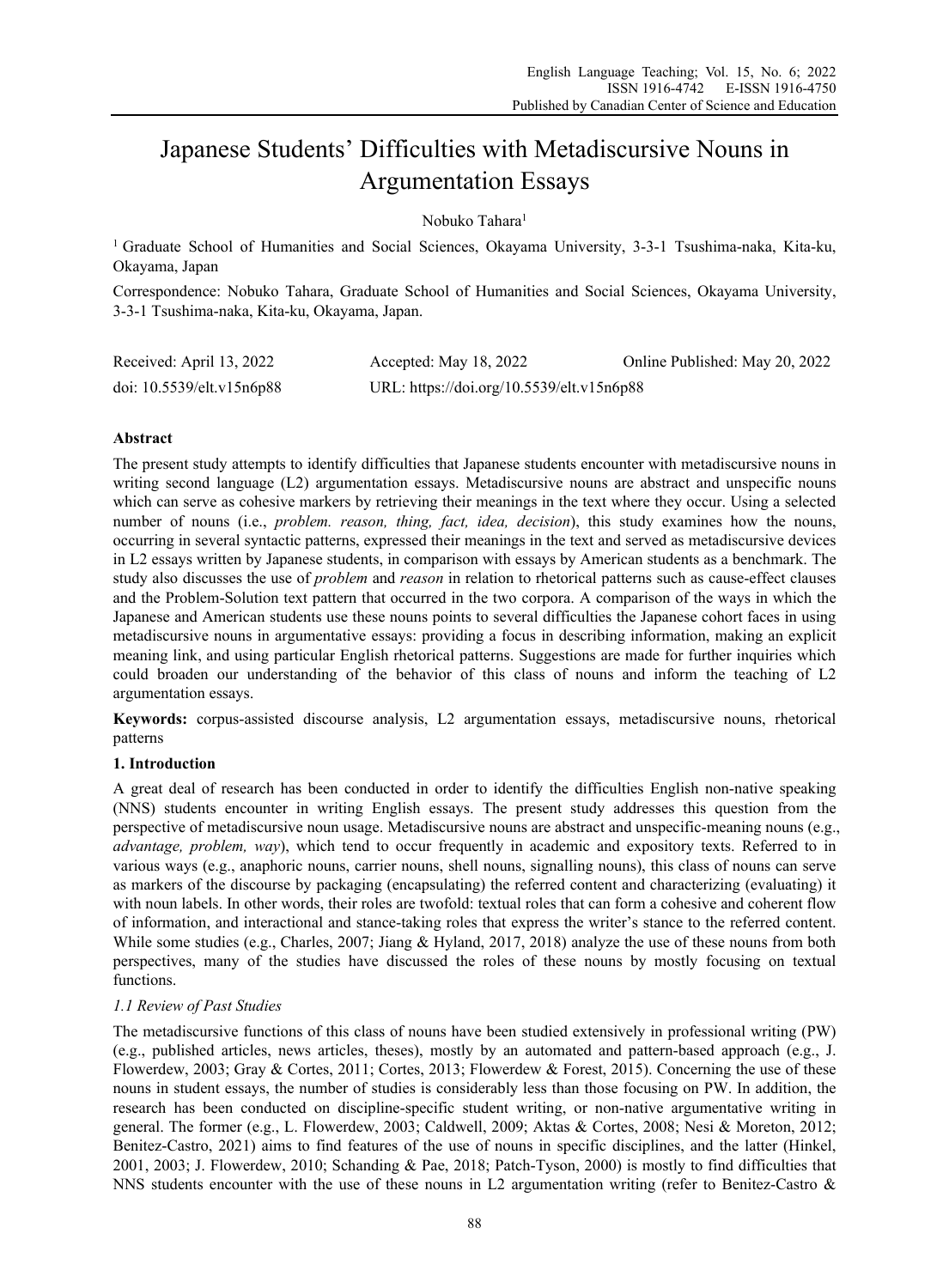Thompson, 2015). These studies on student essays are also conducted mostly from the perspective of the textual dimension of the noun functions.

A comparison of these studies is not straightforward because of the different research contexts of the inquiries, such as divergent writer variables (e.g., L1, age, proficiency level) and aims and focuses of the studies (e.g., errors, syntactic patterns, deictic elements). Nevertheless, the findings point to some tendencies in the NNS students' writing; such as a limited range of vocabulary, but competence in core items (e.g., L. Flowerdew, 2003; Caldwell, 2009; Patch-Tyson, 2000; J. Flowerdew, 2010). In L. Flowerdew (2003), which examined the use of vocabulary that signals functional segments of the problem-solution pattern text pattern, a limited range of vocabulary was exhibited through the overreliance on vocabulary that is inherently evaluative, accompanied by significantly less use of vocabulary which can be evaluative only in the context where it occurs. In Patch-Tyson (2000), metadiscursive nouns in L2 student writing were often nominalizations of verbs, which resulted in a small range of metadiscursive nouns. Another feature in L2 student writing, which is more relevant for the present study, is vague meanings in the referents. For example, the lexicalized content for this class of nouns was often general information with limited contextual information (Hinkel, 2001; Caldwell, 2009). Also, in Caldwell (2009), cataphoric expansion of noun meaning was often conducted by using nouns whose meanings are vague. Past studies on student writing have often examined the use of metadiscursive nouns from the perspective of overall frequency and their behavior in individual sentences (e.g., lexical bundles, phrasal and clausal complexity), but failed to describe the discourse patterns on a broader scope than the local sentence.

#### *1.2 Aims of the Study*

The present study attempts to describe features of Japanese student argumentation essays more comprehensively in reference to larger text construction patterns. This study employs a manual discourse analysis of the use of nouns (i.e., *problem, reason, thing, fact, idea, decision*), in order to examine lexicalization patterns and interpret the metadiscursive roles of the nouns in L2 argumentation essays written by L1 Japanese speakers, in comparison with L1 essays by American L1 English students. Although Jiang and Hyland (2017, 2018) use the term metadiscursive noun to investigate the roles of the nouns in the dual perspectives, metadiscursive roles investigated in the present study focus on their textual roles.

The target nouns of the present study are high frequency nouns identified in Tahara (2017) (Note 1). After outlining the present study in reference to Tahara (2017), this paper will highlight some difficulties or weaknesses encountered by the Japanese students in lexicalization, and how these difficulties affect the construction of the argumentation discourse. The paper concludes by considering the pedagogical implications for the teaching of argumentation essays.

#### **2. Method**

The research questions for the present study are the following: 1. How are the nouns lexicalized in the L2 argumentation essays? 2. How do the lexicalization patterns influence the argumentation text structures? This section explains the methodology employed in order to explore these questions, beginning with a discussion of the theoretical basis of the methodology.

#### *2.1 Theoretical Base*

Lexical items carry meanings, but they can also 'convey information about the organization of the text where they occur' (Coulthard et al., 2000: 125). This concept is realized in the form of several types of discourse-organizing vocabulary. An example is general nouns (Halliday & Hasan, 1976), which function almost as pronouns referring to more specific nouns. Just as pronouns refer to specific nouns, metadiscursive nouns are pro-text items referring to specific chunks of texts. These nouns encapsulate, or package, whole chunks of texts, and characterize, or evaluate, the encapsulated chunks, so as to help structure, or comment on, the discourse (Coulthard et al., 2000: 127). This class of nouns is called by various names (e.g., *enumerative*, Tadros, 1985; *anaphoric noun*, Francis, 1986; *carrier noun,* Ivanič, 1991; *shell noun*, Schmid, 2000; *signalling noun*, J. Flowerdew, 2006; *metadiscursive noun,* Jiang & Hyland, 2017), which emphasize one or two of the elements related to their cohesive functions, such as directions (i.e., anaphoric, cataphoric), referents (i.e., within-, or across-the sentence), or syntactic patterns where the nouns occur.

Another type of lexical item that can convey textual information is Vocabulary 3 (Winter, 1977). Comprised of verbs, adjectives, and nouns, Vocabulary 3 can work similarly to coordinators (e.g., *and, but*) or subordinators (e.g., *although, because*), forming a logical sequence between clauses (e.g., phenomenon-reason, cause-consequence, instrument-achievement) (Winter, 1977; McCarthy, 1991; Coulthard et al., 2000). By extension, these lexical items can be considered to signal a functional component of larger textual structures (e.g.,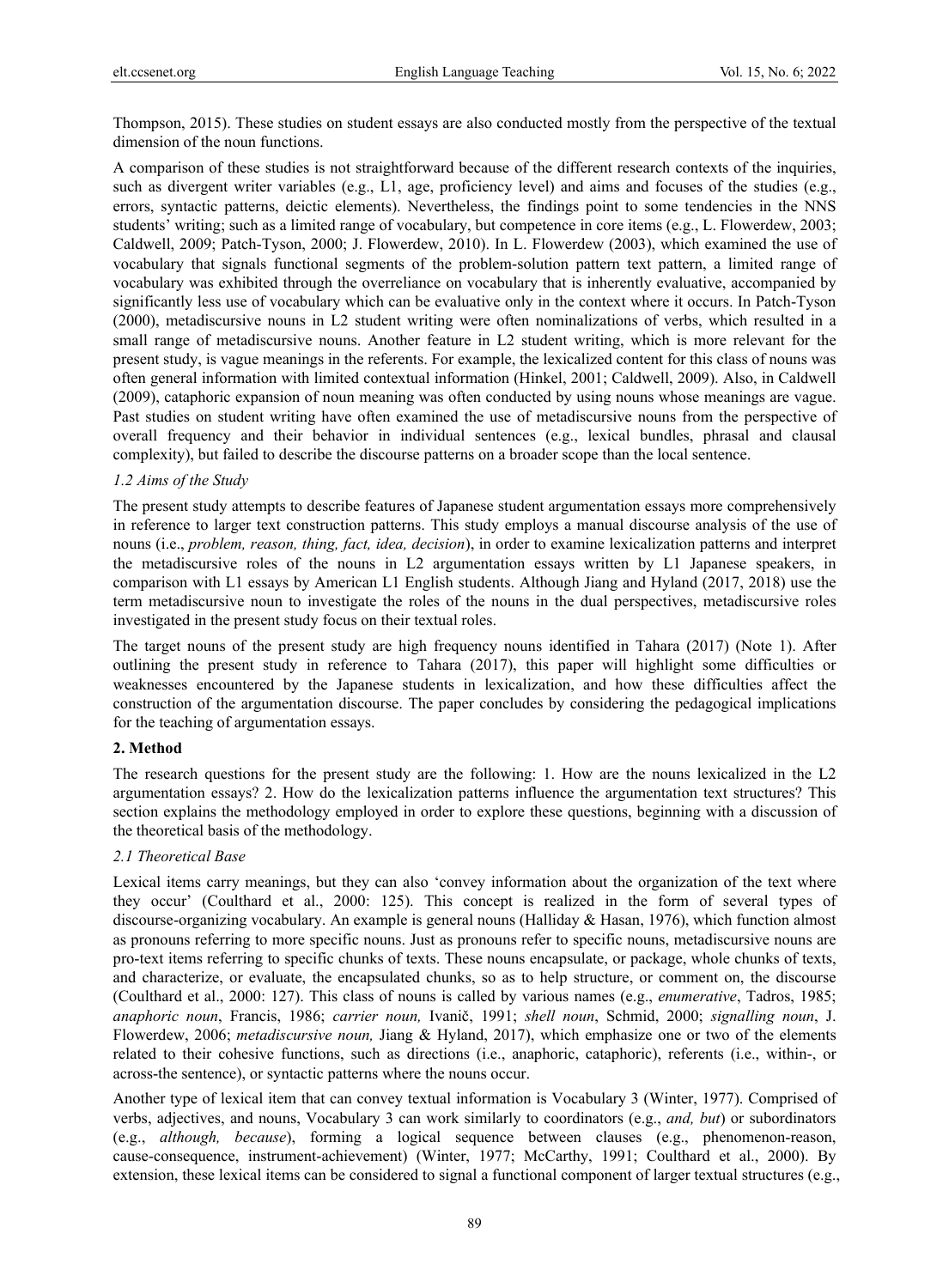Problem-Solution, Argument-Counterargument, General-Specific) (McCarthy, 1991; Hoey, 1994). The present study uses this type of concept concerning Vocabulary 3 to examine a shift in the functional segments of the texts.

# *2.2 L1 and L2 Corporas*

The present study analyzes L2 student essays, in comparison with L1 student essays. The choice of L1 student essays as a reference corpus, rather than essays by professional writers, is because student essays are more comparable with each other in terms of task variables and writer variables (Gilquin et al., 2007: 322). The L2 essays in the present study are taken from the Japanese subcorpus of the International Corpus of Learner English (henceforth JICLE) (Granger et al., 2009). The L1 student essays are by American students, and taken from the US subcorpus of the Louvain Corpus of Native English Essays (henceforth US). The size of the corpora in JICLE and US is 202,099 and 150,530 word tokens, respectively, recounted by AntConc (Lawrence, 2012). JICLE is a collection of 366 texts with average text length of 542 words, and US contains 176 essays with average text length of 850 words. Also essay topics are often corpus-specific. Table 1, shown below, is an overview of the JICLE and US corpora:

Table 1. Overview of JICLE and US corpora

| Corpus       | Word token No. of Ave. | texts | length | text Corpus-specific topics                                                                       | Common topics in<br>JICLE and US |  |
|--------------|------------------------|-------|--------|---------------------------------------------------------------------------------------------------|----------------------------------|--|
| <b>JICLE</b> | 202,099                | 366   | 542    | maiden name, learning of English,<br>seniority system, future career                              | death penalty,<br>nuclear energy |  |
| US           | 150,530                | 176   | 850    | euthanasia, abortion, life prolonging<br>medical practice, religious and racial<br>discrimination |                                  |  |

#### *2.3 Host Syntactic Patterns*

The present study draws on Schmid's (2000) construct of shell nouns, which emphasize the cohesive functions of the nouns in several host-syntactic patterns: N-be-CL, N:CL, th-N, and th-be-N (N is noun; CL is clause; see examples below in this section).

With regard to N:CL, it is a noun complex where N is lexicalized in the adjacent clause (e.g., *fact + that*-clause), by including, in the present study, a case where the CL is not adjacent to N but within the sentence (e.g., *the idea is not correct that the strong countries rule the weak countries*). N:CL also include a pattern, where the CL is placed across the sentence boundary after a period or semi-colon as in Sentence 1, below (any errors in the original texts in JICLE and US are left uncorrected; metadiscursive noun is in bold, and the referent is underlined; in the examples cited in this paper):

1. The real **problem** lies deeper than this. The parents are expressing the conflict that happened before the divorce. (US)

By extension, N whose meaning stretches into more than one clause immediately after the period is also included in N:CL as in Sentence 2:

2. … we often hear the **problem** about TV. In dinner table, each of members of family is absorbed into TV. They are laughing at talking of guest of TV program. They don't talk with their own family. A child who are looking at TV alone in… (JICLE)

Accordingly, this paper considers two types of N:CL: Appositive N:CL, where the CL is within the same sentence, if not necessarily adjacent to N, and Cross-sentential N:CL, where the CL is across the sentence boundary (e.g., Sentences 1 and 2). Thus, the present study examines the use of the nouns occurring in the following syntactic patterns:

**N-be-CL** (Lexicalization in the complement clause): *The purpose is that/to-*clause

**Appositive N:C**L (Lexicalization the adjacent clause): … *fact that-*clause

**Cross-sentential N:CL** (Lexicalization across-the sentence boundary): *… we hear the problem about TV.*  [referent]

**th-N** (Lexicalization in the preceding segment): [referent]…*. The advantage is…* 

**th-be-N** (Lexicalization in the preceding segment): [referent]… *It was a good idea*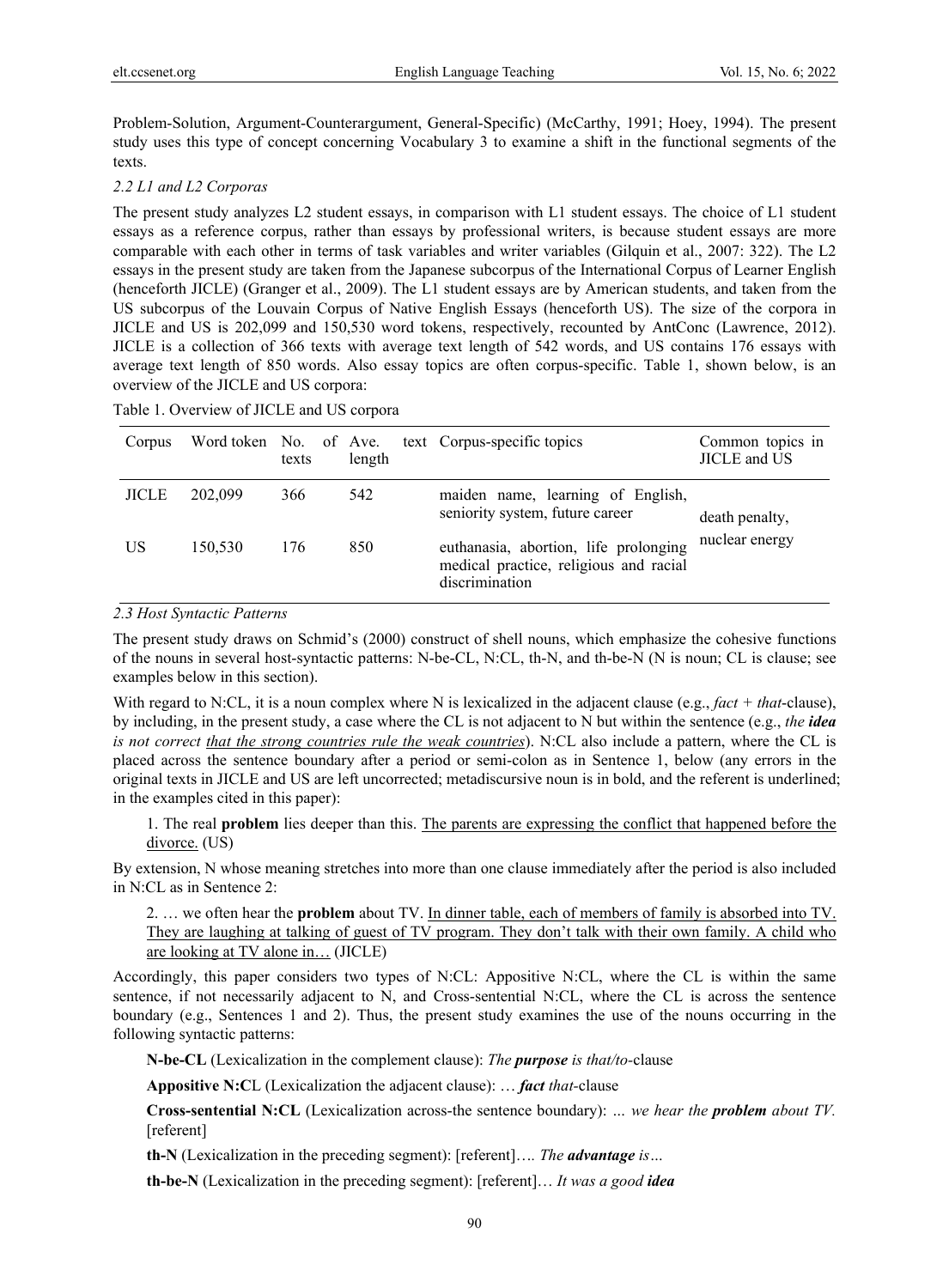To note, 'th' in th-N and th-be-N includes a number of elements such as the, this, that, same and such (Schmid, 2000: 23).

# *2.4 Target Nouns Analyzed*

This study examines the use of the following nouns: *problem. reason, thing, fact, idea,* and *decision.* They are high-frequency nouns that occurred in Tahara (2017), which analyzed the use of 33 nouns drawn from Ivanič (1991) (Note 2). Some of these nouns occurred with greater frequency in either of the corpora. For example, *reason* (N=64:31) was preferred in JICLE as demonstrated by its occurrences for N-be-CL and th-N. (Figures are normalized to a base figure of per 100,000 words.) *Thing* was also preferred in JICLE occurring in an anaphoric function for th-N and th-be-N. On the other hand, *fact* (N=29:58) and *decision* (N=2:19) occurred significantly more in US, attributable to N:CL, as can be seen in Table 2, below (N:CL is a combined figure for Appositive N:CL and Cross-sentential N:CL):

|               | reason | problem | thing | fact  | decision | idea  |
|---------------|--------|---------|-------|-------|----------|-------|
| $N$ -be- $CL$ | 36:22  | 10:12   | 19:6  | 2:3   | 0:1      | 1:3   |
| N:CL          | 4:1    | 6:6     | 1:0   | 15:50 | 0:7      | 8:9   |
| $th-N$        | 13:5   | 23:17   | 17:3  | 11:4  | 1:6      | 8:7   |
| th-be-N       | 8:3    | 8:3     | 10:1  | 0:1   | 0:5      | 0:1   |
| <b>SUM</b>    | 62:31  | 48:39   | 47:11 | 29:58 | 2:19     | 18:19 |

Table 2. Frequencies of the target nouns in the host syntactic patterns

#### *Note.* Figures are normalized

# *2.5 Procedures*

In the present study, nouns are defined as metadiscursive when they occur in the host syntactic patterns, and their variable meanings are supplied by the clause (i.e., *that/to/wh-*clause) or a larger segment. Firstly, nouns functioning as metadiscursive are sorted out of all the tokens of individual nouns, by examining the surrounding text gained with the Text View function of AntConc. At the same time, metadiscursive nouns are categorized by the types of the host syntactic patterns by examining the concordance lines.

How these nouns are functioning as markers of the discourse is interpreted by examining to what extent they are lexicalized, and how the referred segment is related to the neighboring, either preceding or succeeding, segment, through relationships which are exemplified as clause relations and larger text patterns (Winter, 1977; McCarthy, 1991; Hoey, 1994) (see Section 2.1).

#### **3. Results**

Turning to the analysis of the data, this section examines lexicalization patterns and cohesive roles of the nouns (i.e., *problem, reason, thing, fact, decision, idea*) in the JICLE and the US corpora. From this section on, frequency ratios of the nouns are interpreted with the log-likelihood (LL) test. Using the 0.05 significance level for rejecting the null hypothesis, the critical value for the log-likelihood ratio test will be 3.84 (Note 3).

## *3.1 Nouns for N-Be-CL*

For N-be-CL, *reason* and *thing* occurred significantly more in JICLE than in US (refer to Table 2). *Reason*  occurred at the ratio of 36 to 22, in JICLE and US, respectively, with the log-likelyhood (LL) score at 7.65 (hereinafter expressed as N=36:22, LL 7.65), and *thing* occurring at the ratio of 19:6 (LL 11.72).

The higher frequency of *reason* in JICLE than in US is accounted for by the use of ordinal adjectives (e.g., *first, second, third*). The text span between reasons is short, and the meaning in the CL is little expanded in the following discourse. In US, *reason* is often modified by restrictive adjectives (e.g., *one, another, some*), which seem to allow a focus on a specific aspect, and the text span between *reason*s is made longer by explaining the meaning of the noun in the CL in more detail. Accordingly, in JICLE, the discourse seems to suggest a preferred text construction type that is heavily reliant on explicit topic shifting devices, while in US, the discourse seems formed, more based on meaning description in the text.

Regarding *thing*, significantly more occurrences in JICLE than in US (N=19:6, LL 11.72) is accounted for by its use in the sentence, *The most important is that*-clause, which can conclude the discourse by expressing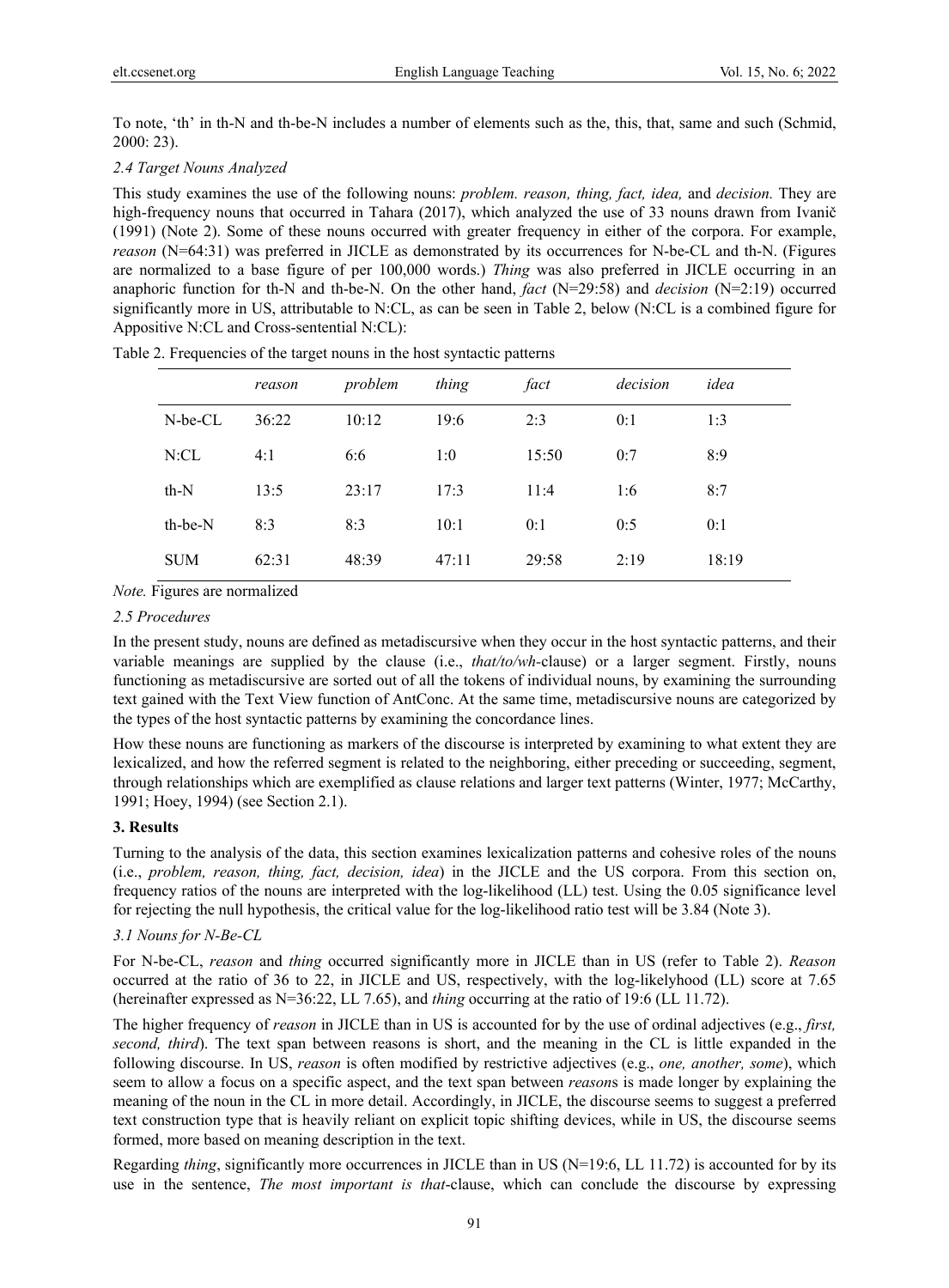generalized, uncontested comments in the CL, without drawing from the preceding argument, as shown below, in Example 1 (underlined is the lexicalized content of *thing*):

# Example 1.

Finally, in the future, for we flourish not only in Japan, but also in foreign country, Japanese students need to master English as a second language. It is never easy, but someday our efforts will be paid off. The most important **thing** is enjoy to learn English. I think it is good for Japanese to use English as a second language. I want to let foreigners know about Japan. <text end> (JICLE)

The paragraphs preceding *thing* (only the last paragraph of which is shown in the excerpt) express several advantages for Japanese students to study English, but the content is summarized as *The most important thing is enjoy to learn English* by expressing a generalized statement in the CL. With little meaning connections, the sentence terminates the discourse abruptly. This type of generalized conclusion in JICLE seems similar to the way Japanese editorials and expository texts are concluded (Ushie et al., 1997: 146), suggesting a possible L1 transfer.

# *3.2 Nouns for Appositive N: CL*

The present study shows a stronger preference for Appositive N:CL in US than in JICLE, as suggested in frequency ratios of the nouns (see Table 2). Considering Appositive N:CL is a device that can subtly manipulate the discourse by presenting *new* information as if *given* in the CL, higher frequencies of the nouns, in general, for this syntactic pattern in US may suggest that the US students prefer constructing the discourse by using discourse-manipulating strategies. This tendency may be seen clearly with *fact* (N=15:50, LL 35.10), as it is a general-purpose shelling device which expresses what the writer knows or believes is true as if it were a truth (Schmid, 2000: 242).

The use of *decision* (N=0:7, LL 17.03) also illustrates a US preference for discourse maneuvering in writing argumentation, occurring significantly more in US than in JICLE. To note as a caution, however, *decision* is used with different meanings in each of the corpora, and the variance in usage may have affected frequencies: *Decision* in US occurs as a Mental noun, portraying a psychological state of 'deliberating… a future course of action' (Schmid, 2000: 213) for such topics as abortion and life-prolonging medical practices, with the meaning expressed in the *to-*clause (e.g., *the decision to have an abortion or not*…). *Decision* in JICLE expresses what is decided and is not a Mental noun; in addition, its meaning is in the adjacent *that-*clause (e.g., T*he recent decision that the university makes its evaluation of pupils more rigorously…*).

Another high frequency noun for Appositive N:CL is *idea* (N=8:9, LL 0.01), which occurs with similar frequencies in the two corpora. However, the similarity seems only in appearance because of the information status in the adjacent *that-*clause. In US, *idea* presents new information as if *given* in the CL, and functions as a discourse manipulating device, as seen in Example 2, below:

Example 2.

I honestly ran out of my room after I read the above quote to ask my fellow neighbors if they too thought tobacco was the most destructive drug in the United States. We came up with the **idea** that it was not the most destructive, and the most destructive was most likely alcohol… (US)

In JICLE, half of all the occurrences of *idea* for Appositive N:CL are in *given* status, which is found very rarely in English texts (Schmid, 2000: 330). What accounts for *given* status in JICLE was a near repetition of an earlier statement in the N:CL, where *idea* is not clearly functioning to as a discourse maneuvering device, as can be seen in Examples 3 and 4 (earlier statement is underlined with a wavy line):

Example 3.

I am basically against the death penalty because I think that a man has not the right to judge other persons. If the right to judge criminals exist, only the victims has it. Only the victims know ache that criminals gave them, but not judges in court. I just disagree the **idea** that other human beings have power to judge life or death of criminals, human beings…. (JICLE)

Example 4.

I don't like the idea that we human have to treat animals kindly. It is because the idea bases on that human are different from animals and that we have a higher position than the other animals. It is not only about animals but also every creature. I think we should not forget human is a kind of animal. The **idea** we should treat the earth kindly have spread these days…. (JICLE)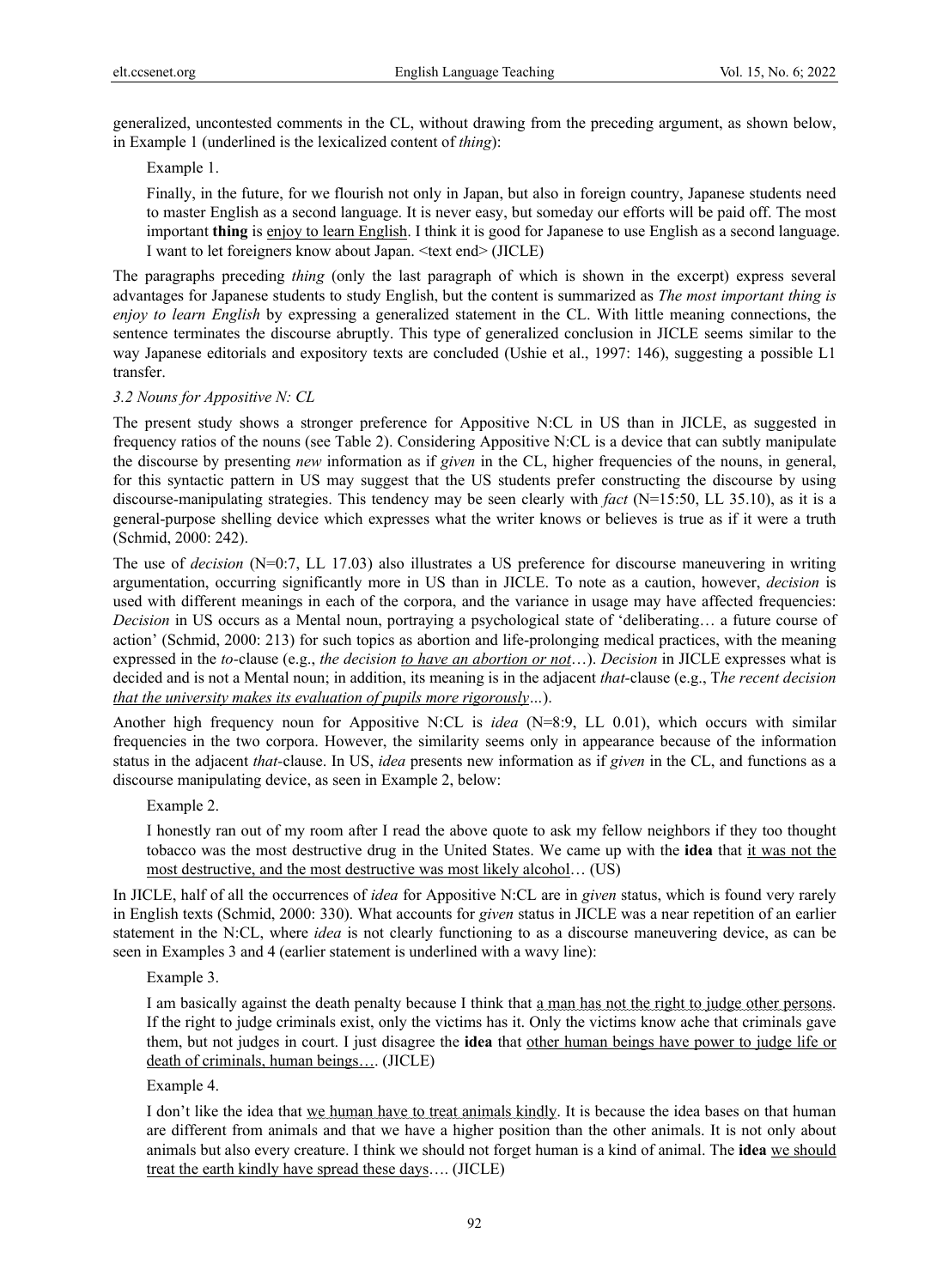In brief, the use of the three nouns, *fact, reason,* and *idea* for Appositive N:CL seems to indicate the US students' preference for the use of a subtle discourse-maneuvering, while this preference is less evident among the JICLE students.

*3.3 Nouns for Cross-Sentential N: CL*

For Cross-sentential N:CL, *problem* (N=6:6, LL 0.13) and *reason* (N=4:1, LL 3.47) were high frequency nouns. The use of these nouns seems similar in frequency ratios, however, the lexicalization patterns are different. In US, the meaning is expressed in a short segment, immediately after the period. Having a clearly perceivable meaning link between the noun and the meaning, the noun seems to serve as a clear springboard in the discourse as in Examples 5 (*problem*) and 6 (*reason*):

Example 5.

… there is a **problem** that must be fixed. An abundant amount of families are on the brink of being without a home. Some are only one pay check away from being homeless. The cause of homelessness involves a combination of factors (US)

Example 6.

In addition to this is one main **reason** why pot should be legalized - Not a single death has ever been credibly attributed directly to smoking or consuming marijuana in the 5,000 years of the plant's recorded use  $\leq R$ . This is simply amazing considering... (US)

Another difference in JICLE and US can be seen in the use of post-modifiers. In US, *problem* and *reason* in Examples 5 and 6 are post-modified: *problem* is post-modified by the phrases *that must be fixed*, and *reason* by *why pot should be legalized*. Such modifiers in US seem to provide a focus on a topic to be argued in the following discourse.

In JICLE metadiscursive nouns are rarely post-modified. Also, cataphoric lexicalization tends to be in a longer segment, almost always in two stages: Firstly, an initial short comment states 'what N is about' (e.g., It's about pets), and this is followed by longer explanation of the initial comment, as shown below (Example 7 shows *problem* and Example 8 *reason*):

Example 7

There is one **problem**. It's about pets; they are sometimes called companion animals, too. A lot of human keep animals as their family and friend. Some masters and pets may be surely happy. But it's not ordinary. Some masters' devotion to their pets verge on abnormality, and some masters use violence. It's terrible… (JICLE)

Example 8.

… there is another **reason**. It is about the attachments for their lands. If people lose their lands, people are compelled to change their lives and to look for another domicile. When people move away from their residence to another place, people will lose intimate human relationship and people may feel anxieties and sadness. It is occurred mere move, but when people are taken their lands away, people will feel the stronger anxieties and angers. To avoid colliding the governments and the people, … (JICLE)

The initial comment is too short to explain the meaning of the noun, and the following explanation is long and a direct link between the noun and its meaning is difficult to perceive. Accordingly, *problem* and *reason* in Examples 7 and 8, respectively, may not serve as clear a springboard to shift the discourse to a new focus. Instead, discourse shifting functions of the nouns seem to be more in existential-there where the nouns occur. Existential-*there* can explicitly shift topics by asserting the existence of some entity, marking an isolated topic shift, or marking enumeration (Hackin & Pesante, 1988; Ivanič, 1991; Jiang & Hyland, 2020). The data in this study reveal a greater preference for this syntactic pattern, particularly with *reason*, in JICLE than in US. The Japanese students may use the existential-*there* to compensate for a weak signposting role of the noun.

To summarize, the nouns in cataphoric functions in US function as explicit discourse shifting devices, by forming a clear meaning link to the relatively short referent. In JICLE, the topic shifting roles of the nouns are less clear, and it may be more readily facilitated by using the nouns in existential-*there.*

*3.4 Nouns for th-N*

The th-N syntactic pattern tended to be more preferred in JICLE than in US with the nouns in the present study (see Table 2). The examination of high frequency nouns (e.g., *reason, problem, thing*) shows insufficient and vague lexicalization in JICLE, a finding which supports many of the past studies (e.g., Hinkel, 2001; Caldwell,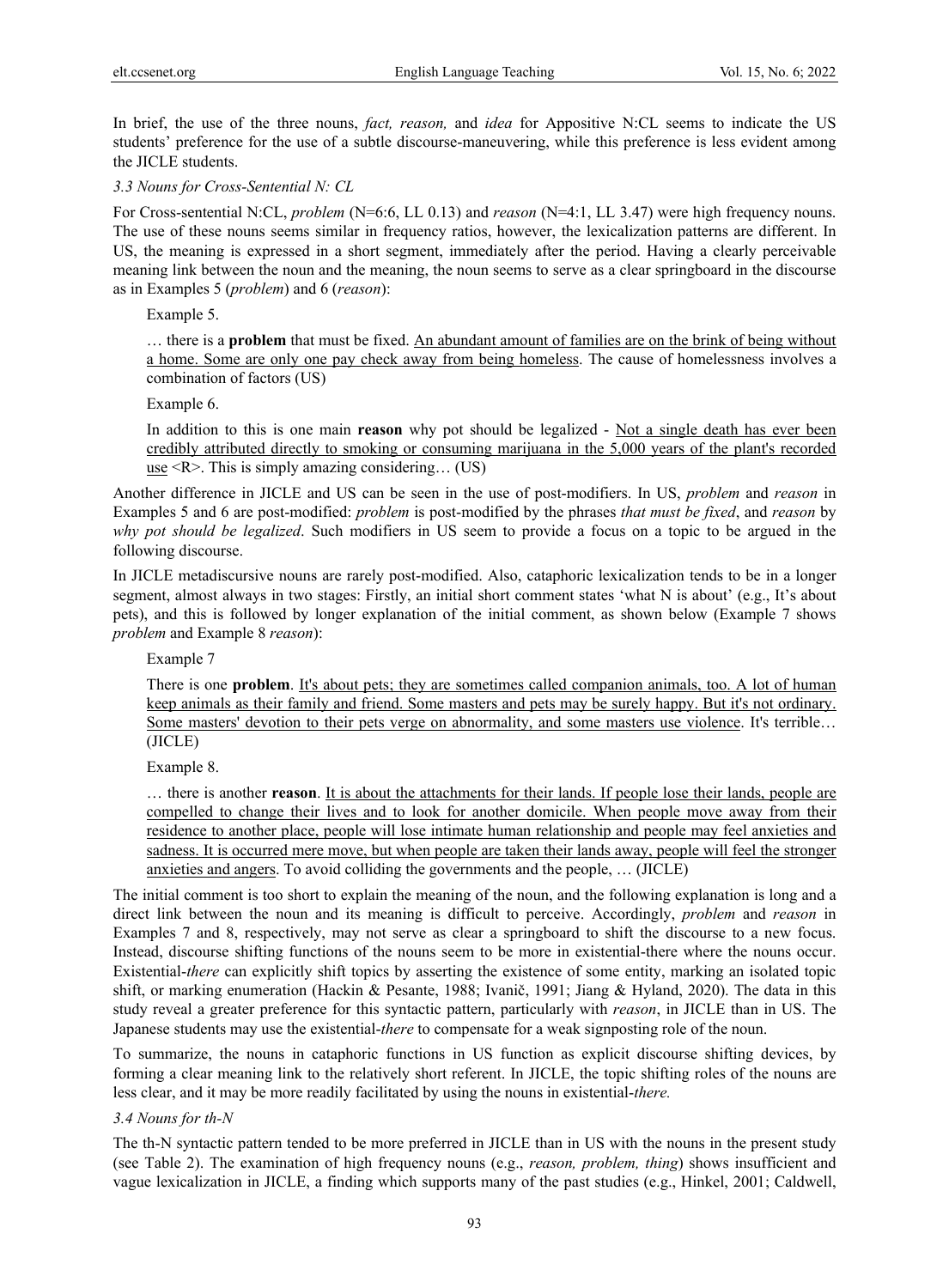2009) conducted on the use of this class of nouns in texts by students of varying L1s. This section will show causes of insufficient lexicalization in JICLE exhibited in multiple-aspect lexicalization, and the use of *the same thing*.

Firstly, in the case of multiple-aspect lexicalization, it occurred with each of the aspects of the noun meaning not explained in detail, as can be seen in Example 9, below:

Example 9.

The Treaty of Waitangi in 1840 was based on the principle of equality for both European and the Maori, But English version of the Treaty talked about landownership. A **difference** of opinions was born. **Inequality** and **misunderstanding** quickly developed. War broke out, and consequently the Maori ware punished. In addition to the highhanded attitude of settlers, the **problem** consists in lack of correct information, … (JICLE)

The meaning of (*the*) *problem* is expressed by several problem-related terms (e.g, *difference, inequality, misunderstanding*), but each of the concepts is used without explaining it in detail. Accordingly, the discourse seems to take a sudden turn at (*the*) *problem,* producing an unnatural development of the discourse.

In the US corpus, lexicalized information is more sufficient and also consistently focused on a single topic, as in Example 10, shown below (// indicates a paragraph shift):

Example 10.

The media plays a large part in the altering of a real woman's appearance. Society and media shouldn't persuade us as to what true beauty is. From the beginning of adolecense, girls are faced with **implications**  from the news, television, and magazines to have the perfect body, skin, and hair. Because of the **standards**  that society place on women, teenagers, and young girls, there are many **disorders** which alter these females' state of mind, health, and body. Disorders so severe that there is such a strong **dissatisfaction** with one's appearance that they interfere with living healthy.//Of course this **problem** is not the model's fault, they are doing their job of being beautiful. (US)

The meaning of (*this*) *problem* is the way the media covers women's beauty, affecting their body and minds, and it is elaborated by tying together the main points on a theme. Also, by using post-modifiers of different types (e.g., relative pronouns that modify *standard* and *disorders*, *with*-phrase that modifies *dissatisfaction*), the meaning of *problem* is elaborated while maintaining a focus on the topic. Discourse shifting at *problem* seems not to be as abrupt as it is in JICLE, but more implicit.

*Thing* (N=17:3, LL 17.34) is used with vague lexicalization in JICLE in the form of *the same thing*, as in Example 11:

Example 11.

Also it is because at Nikkou apes accessed to and attacked man that man gave apes foods and apes learned that man had delicious food. Possibly the case of Koro was also **the same thing**. If I kept Koro with my selfish convenience that a child dog was dear, koro did not need to be taken to a health center… (JICLE)

The antecedent of *thing* is a situation in which apes attacked people, and the following segment is another situation in which a dog was abandoned. *The same thing* can connect the two situations without explaining how they are the same by means of words. This may be an influence of the high-context culture of Japan (Hall, 1976). This *thing-*phrase did not occur in US.

This section illustrated a lack of detailed information in the referents of the nouns in JICLE. However, in seemingly contradictory cases nouns work more effectively by retrieving a short piece of information, rather than more elaborated information.

#### *3.5 Nouns for th-be-N*

*Reason* (N=8:3, LL 4.61), *problem* (N=8:3, LL 4.61) and *thing* (N=10:1, LL 12.27) were high frequency nouns for th-be-N. Compared with th-N, the referents of these nouns for th-be-N are often shorter in both corpora; however, each of the nouns exhibits noun-specific lexicalization patterns.

*Reason* and *problem* in anaphoric functions demonstrate their roles to form English rhetorical patterns in both corpora, as discussed later in Section 4. With regard to *thing* for th-be-N, it is mostly a JICLE-only pattern (N=10:1, LL 12.27), and it occurs in the form of 'adjective + *thing'*, as shown below: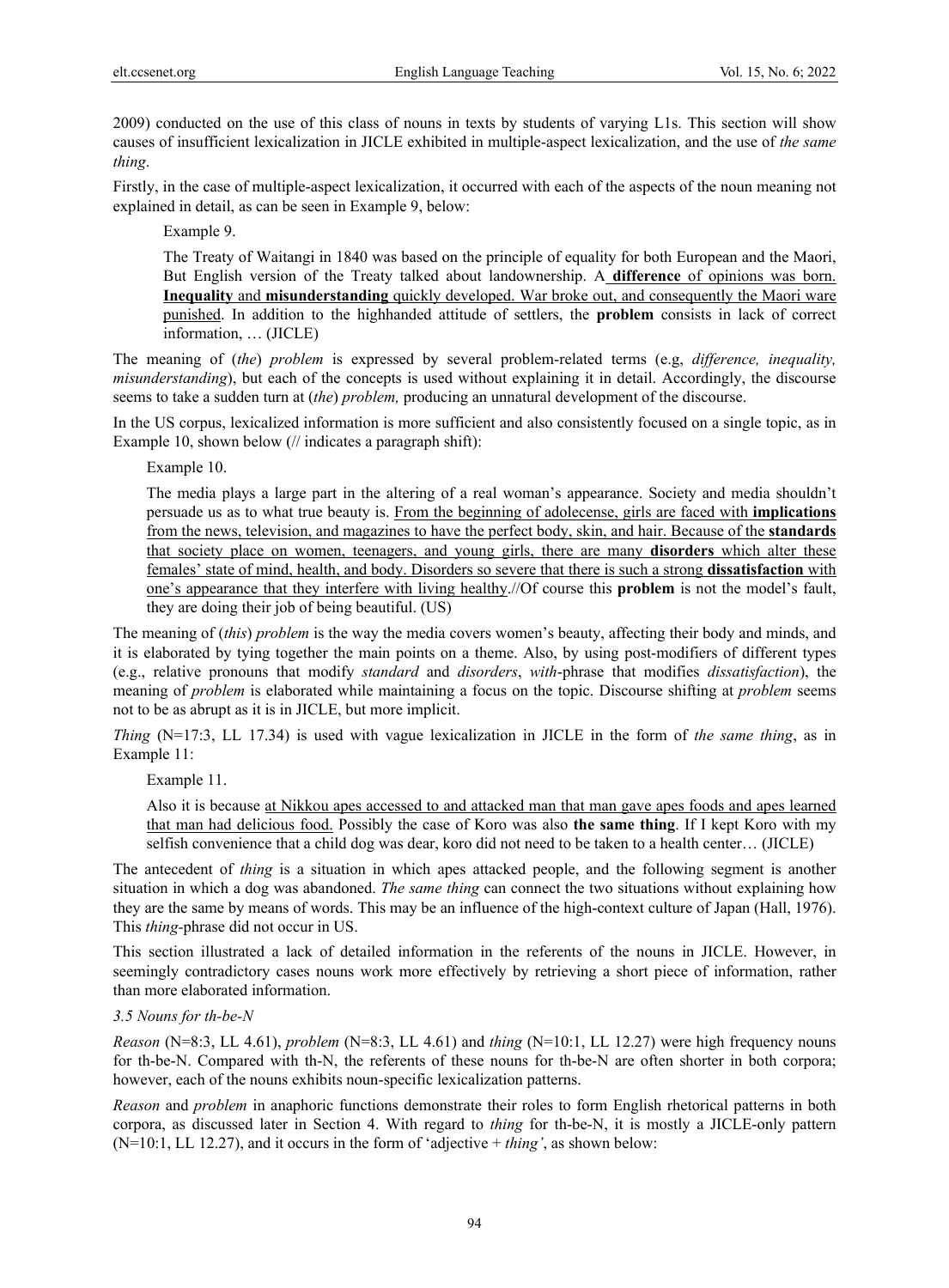# Example 12.

They should make the murderers pay the expense by making them suffer for their horrible acts and doing something good for the society. The murderers should have to live with the guilty feeling of taking another person's life away. It is a more **proper thing** to do.//Third…, (JICLE)

The referent is short and insufficient information, and the adjective *proper*, which expresses the writer's evaluation to the referent, functions to terminate the discourse. The termination is sudden, and the discourse is shifted to a new focus. The use of 'adjective + *thing*' is similarly identified for N-be-CL in JICLE, which almost always occurred as *The most important thing is that…* to conclude the discourse. These examples indicate a significant preference for *thing* and also evaluative adjectives. The use of *thing* may reflect a lack of vocabulary, and evaluative adjectives a preferred style of Japanese essays, where a skillful use of modifiers is valued to impress and emotionally move readers (Shinmura, 1998, in Kimura & Kondo, 2004).

This section has examined lexicalization patterns and how the nouns serve as markers of the discourse in each of the corpora. In the next section, the roles of the nouns *reason* and *problem* are discussed in relation to major English rhetorical patterns in the next section.

#### **4. Discussion – Nouns for Rhetorial Patterns**

*Reason* and *problem* seem to contribute to causal relations and the Problem-Solution pattern in the essays, but in different ways in JICLE and US.

#### *4.1 Reason for Cause-Effect Patterns*

*Reason* is a causative noun that can express causal relations that involve cause/reason and effect/result elements (Xuelan & Kennedy, 1992). In anaphoric functions, either for th-N or th-be-N, *reason* occurred significantly more in JICLE than in US at the ratio of 13:5 (LL 6.05) and 8:3 (LL 4.61), respectively.

In US the referent (cause/reason segment) (underlined) is short, and there is an immediate meaning tie between *reason* and the referent. Then (*the*) *reason* explicitly directs the cause/reason to the following segment, which is an effect/result segment. In the following excerpts drawn from the US corpus, Example 13 illustrates its use for th-N, and Example 14 for th-be-N:

Example 13.

No one can tell if euthanasia will cause the same problems as abortion did. But because euthanasia involves the same ethical questions as abortion, similar problems may arise. For that very **reason**, the law on euthanasia should be modified to restrict its practice, … (US)

Example 14.

… Actually, the flag was set up the day after the civil rights movement started. This clearly shows that the battle flag stands for nothing more than hatred. This is probably the single largest **reason** why the battle flag should be brought down. (US)

In JICLE, (*the*) *reason* often refers to a long segment and clear causal relations are hard to perceive, as can be seen in Examples 15 and 16 for th-N and th-be-N, respectively.

# Example 15.

//America is important for Japan. We conclude the Japan-U.S Security Treaty, the Japan-U.S. Administration Agreement and so on. And we have the Japan-U.S. Joint Committee, the Japan-U.S. framework Talks on bilateral trade and so on. America is the central country all of the world. It shows America have the United Nations Headquarters. America is the biggest a great economic power. It shows American gross national product is the highest in the world. Like this America is the greatest country, and English spoken by American is worth to studying. Like this I explain about foreign language, American and English until now, it is important for us who carry next generation on our shoulder to study English. Like this **reason** Japanese students certainly need to master English as a second language. <text end> (JICLE)

Example 16.

//Concerning Japanese ability, we often hear that young people nowadays cannot utilize it as correctly as they are supposed to. This means what students knowledge on the Japanese language itself. Who could command English without correct knowledge and well-trained ability of their mother tongue? This is another **reason** I suggest the importance of the education of the Japanese language. (JICLE)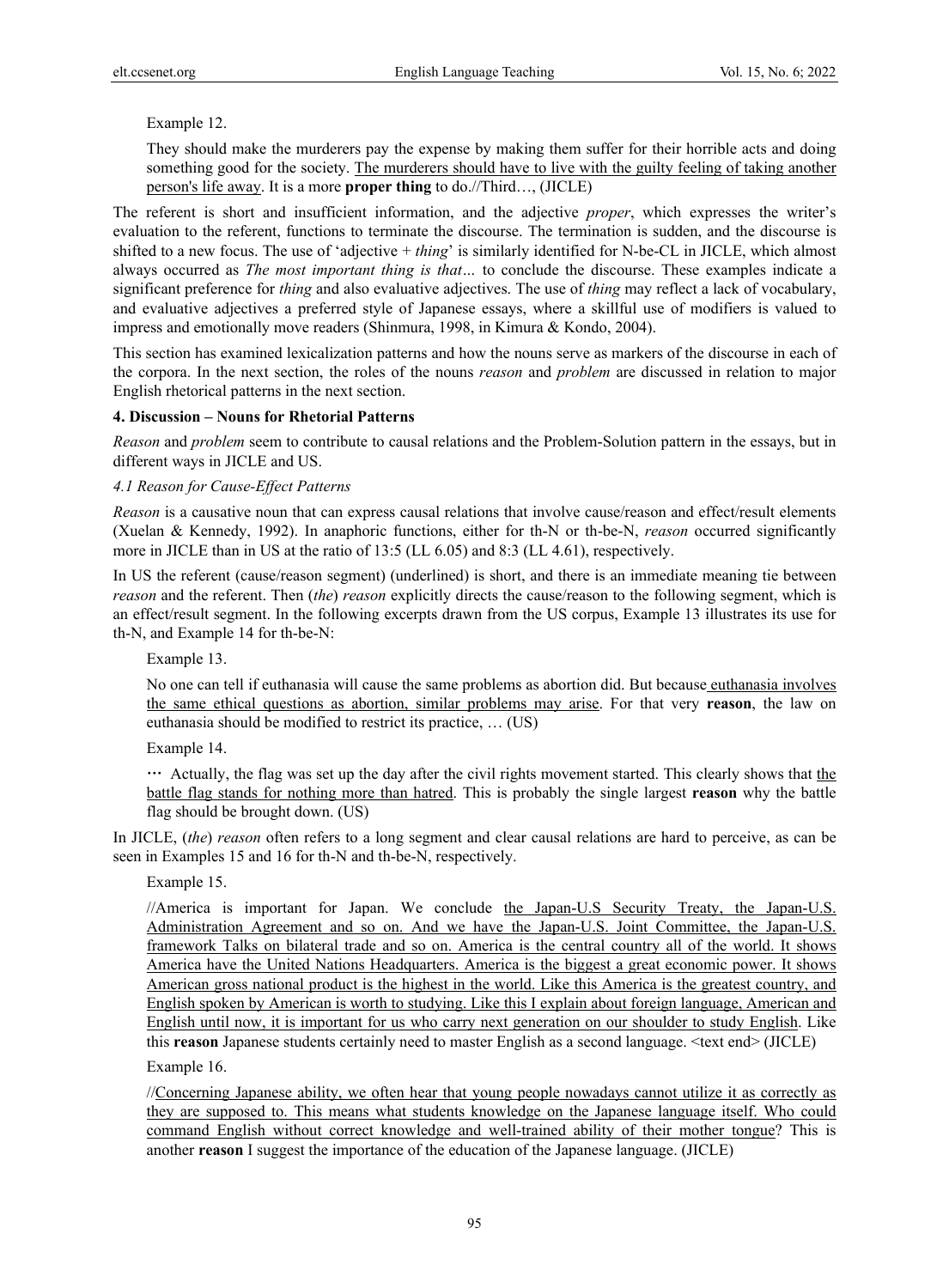Thus, *reason* in anaphoric functions in JICLE often fails to function as a clear causative noun. In US, it occurred significantly less, but is almost always used for explicit causal relations.

# *4.2 Problem for the Problem-Solution Pattern*

*Problem* in anaphoric functions, either for th-N or th-be-N, shifts the discourse from the Problem to a Response segment in the Problem-Solution pattern, but in a different way in JICLE and US. Firstly, *problem* in relation to th-N is examined, followed by a discussion of its use in the th-be-N pattern.

# 4.2.1 *Problem* for th-N

For th-N, the referent of *problem* – which stretches into several sentences in both corpora – often forms the Problem segment in the Problem-Solution pattern, with (*the*) *problem* functioning to shift the discourse from Problem to a Response. Although frequencies are similar in the two corpora  $(N=23:17, LL 1.53)$ , the Problem-Solution pattern is expressed differently; that is, *problem* in the US corpus mostly occurs in a sequence similar to the typical sequence: Situation –  ${Problem - Response} - Evaluate$ Valuation ( $\{\}$  means a repetition) (Hoey, 1994). This is shown below in Example 17:

Example 17.

 $\le$ text initial $\ge$  A basic right of a human being living in a democratic society is that they are entitled to life. Food and shelter are fundamental needs a person must have in order to survive. A percentage of the population of the citizens of America **lack** these necessities. **Homelessness** has become an intense problem in the United States that must be solved. There is an **agreement** between all opposing viewpoints in government that something must be done that (sic) to **combat** homelessness. The necessary **method** to be used to understand homelessness is under careful **scrutiny**. Advocates for people without homes tend to get so wrapped up in the size of the homeless population that they **ignore** the fact that it is not right that this **discrepancy** exists. What is true is that in the United States it is continually growing, and **action** must be **taken** immediately to **alleviate** the **problem**// (US)

The segment preceding (*the*) *problem* seems to have a sequence of: Problem (signalled by *lack*, *homelessness*) – Response (by *agreement, combat, method*) – Problem (by *discrepancy, ignore*). Then (*the*) *problem* shifts the discourse to a Response (signaled by *action, taken, alleviate*).

In JICLE, a Problem-Solution can be perceived, but it often has a distinct pattern, featuring a very insufficient explanation of the problem in question, followed by explicit opinions of the writer as shown below (Opinion is italicized):

Example 18.

It is seen from the train and it is pressed by the trains' trails and the will be soon broken. The people who lives there seem not to give up the house and the land, but the habitant must pass the land and house to build trails. I think *this is one of compulsion and the habitant can't help leaving their land. I think that the train company thinks only their profit and neglects people's will*. // Whenever the **problem** happens between people and official organization, people will lose. I think… (JICLE)

The referent of (*the*) *problem* is separated from the noun. The referent, or the Problem segment, is short and provides little information, and followed by strong and explicit evaluative words (e.g., *compulsion, neglects*) expressing the writer's opinion. This paper considers this sequence as [(vague) Problem – (emphatic) Opinion] pattern, rather than Problem – Solution.

Sometimes, the Opinion segment in JICLE functions to terminate the poorly organized, inconsistent discourse, as in the following example:

Example 19.

… Minority who have unique culture seem to be **hated**. So, some Maoris make like a **slum**. Their kmliving is not good. The government tries to return the land of Maori. But some people don't **agree**. If they are told that their land is the Maori's in fact, they cannot **recognize** it. It is sure that New Zealand pertisipates in the United Kingdom and a constitutional monarch Queen Elizabeth II is the head of state. But in New Zealand, there are European and the Maori who try to keep their culture and try to adapt the society.// *Governments should not neglect the Maori people and European either. Trade of land should be decided between the Maori and European, the person concerned. Government don't have rights to take land away from the people without permission.* Could the **problem** of land happen in Japan? (JICLE)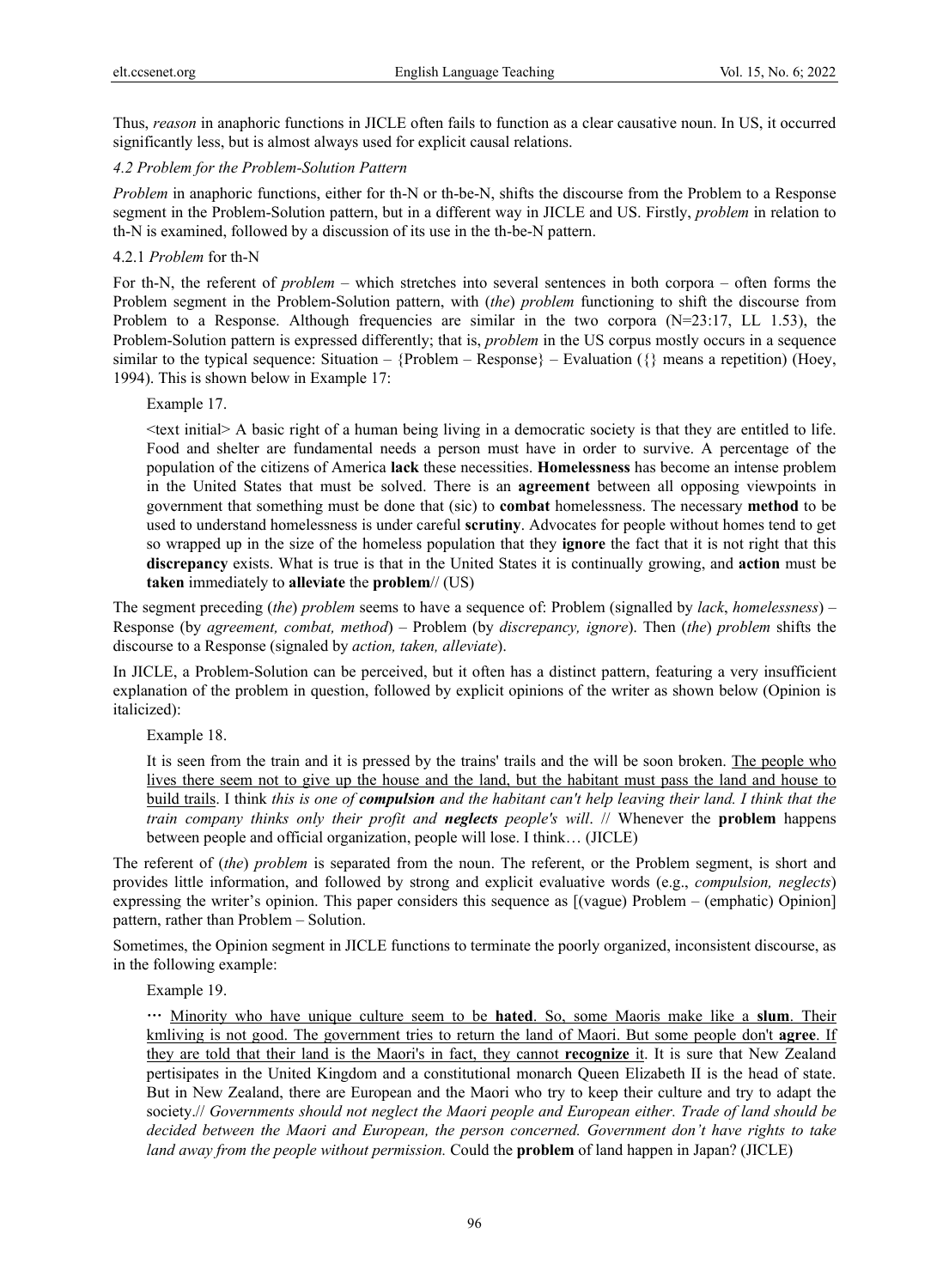The referent of (*the*) *problem,* the Problem segment (signalled by *hated, slum*), is followed by a segment whose meaning and function is not clear. Then, the following Opinion segment functions to terminate the discourse, before (*the*) *problem* shifts the discourse to a new topic.

# 4.2.2 *Problem* for th-be-N

For th-b-N (e.g., *This is a problem*), the referent that forms the Problem segment tends to be short in both corpora. In JICLE, the Problem is immediately followed by a Response in the Problem-Solution, as shown below:

Example 20.

 $\le$ text initial $>$  In Japanese class, teachers take too much time to teach English grammar. I think that it is too enough. However, students aim an entrance examination of Japanese university. It is a big **problem**. In order to **increase** the number of children who can speak English well, the government has to change… (JICLE)

Although the referred content of (*the*) *problem* may not be clearly perceivable as a problem without knowing the relationship between grammar teaching and entrance examinations in Japanese English classes, (*the*) *problem* is used to shift the discourse to a Response (signalled by *increase*).

In contrast, in US (*the*) *problem* is almost always followed by a Reason segment as shown below n Example 21:

Example 21.

… If a student has the desire to pray at any moment during the school day he or she should not encounter any determent. Only when students (or faculty) force any students to join in the prayer does it become a **problem**. The act of trying to force an unwilling person to digest the religious philosophy of another may lead to an uncomfortable educational setting that would hinder learning and social growth. Prayer in public schools may **continue** to **gain** more popularity in the United States. (US)

The Problem segment is *students… force any students to join in the prayer,* and the following segment is a Reason segment, explaining why the referent is a problem (*The act of trying to force…*). There is a causal relation between the Problem and the Reason segments.

To note, although (*the*) *problem* in US forms a causal relation, it still serves to form the Problem-Solution, with the Reason followed by a Response segment. In other words, the Reason segment is embedded in the Problem-Response as in: Problem – Reason – Response. In Example 21, above, the Response that follows the Reason is *Prayer in public schools may continue to gain more popularity…* (signalled by *continue, gain*). The Problem – Reason – Response sequence in US can also be clear in Exampe 22:

Example 22:

However, most of the traditional household roles formerly performed by women exclusively (but now handled by people of both sexes) have never been **compensated** by the dollar. This poses a **problem**, since undoubtedly those at-home tasks contribute services to society equally valuable in comparison to marketplace "jobs". Therefore, **in order** for society to fully **acknowledge** the value of both types of jobs… (US)

The Problem (signaled by *never compensated*) is followed by a reason why the referent is a problem (signaled by *since*), and then by a Response (signalled by *in order to, acknowledge*).

# **5. Pedagogical Implications**

This paper has examined the lexicalization of the nouns and discussed their roles as metadiscursive devices in the argumentation essays, emphasizing differences between JICLE and US. This section summarizes the findings by pointing to three principal implications for classroom teaching which are: a) providing sufficient information, b) forming an explicit meaning link, and c) using English rhetorical patterns.

# *5.1 Providing Sufficient Information*

A feature in the JICLE essays is vague lexicalization of the nouns. This conclusion supports similar findings in previous studies on NNS essays (e.g., Hinkel, 2001; Caldwell, 2009). In JICLE, some vague lexicalization patterns were as follows:

 Multiple-aspect lexicalization: With each of the aspects not explained or connected with each other in a consistent way, nouns in anaphoric functions appear to mark the discourse overly explicitly (Section 3.4).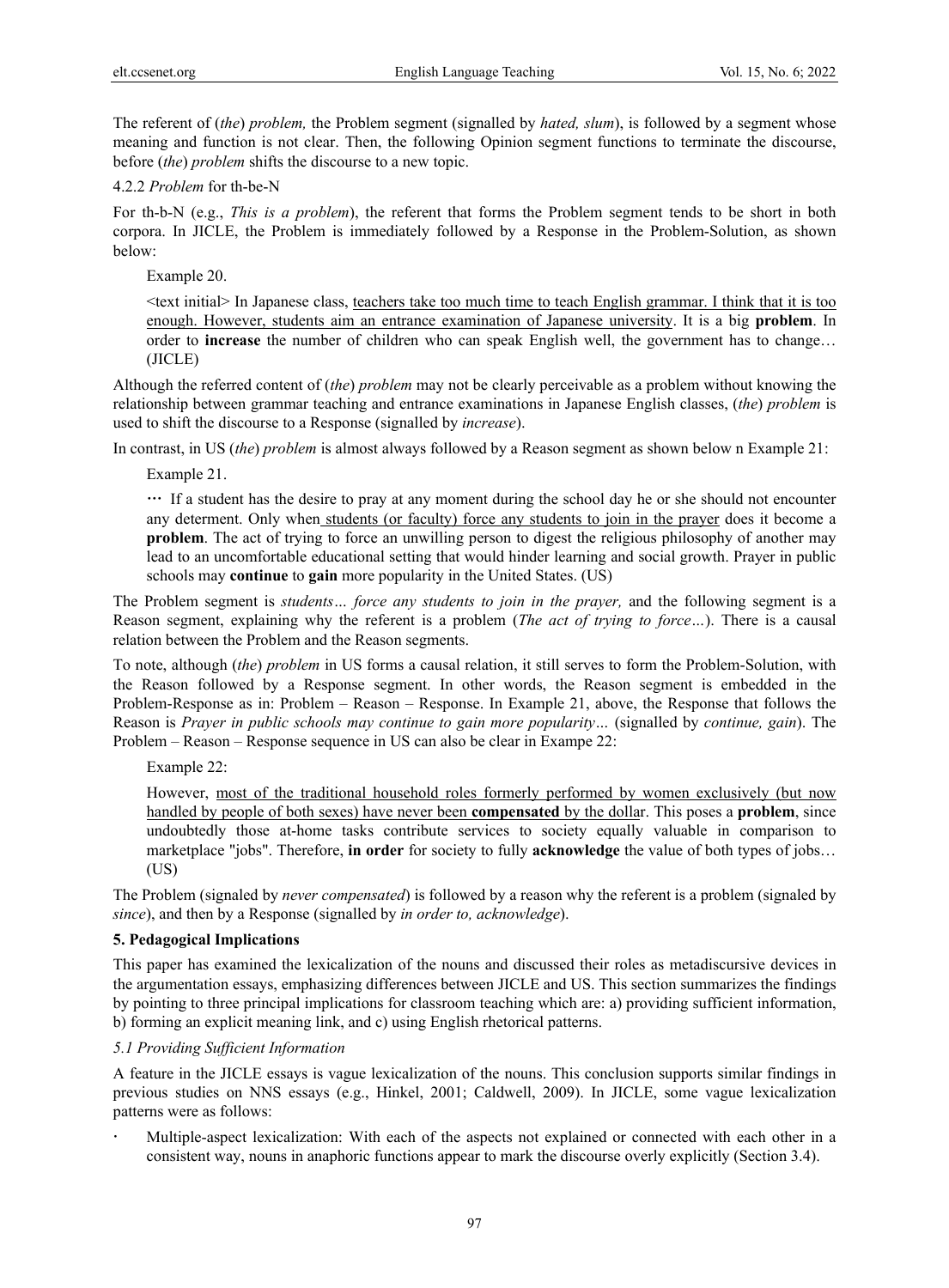High frequency of *thing* with some types of modifiers: One manifestation was *the same thing* (Section 3.4), and another manifestation was 'evaluative adjective + *thing*', as in *It is a proper thing* (Section 3.5). *Thing*  was also modified by *the most important,* as in *The most important thing is that…*, which served to conclude the discourse without connecting the point being made in the preceding segment (Section 3.1).

It is a broad claim of this paper that there is consistency in the JICLE preference for overly explicit text-structuring strategies, while lexicalization of the nouns not sufficiently developed. In cataphoric functions, the JICLE students often used ordinal adjectives that pre-modify nouns (e.g., *first/second/third reason is that*…) and served as explicit discourse markers (Section 3.1).

Conversely, there are strategies that the JICLE students used much less than the US students. These strategies are subtle discourse-maneuvering devices, such as:

- restrictive adjectives (e.g., *one, another*) which allow the writer to describe information on a focused aspect; the Appositive N:CL syntactic pattern, which can subtly direct the discourse in the way the writer intends; and
- post-modifying phrases (e.g., relative pronouns, prepositional phrases), which help the students to elaborate the information on a focused topic (Examples 5, 6, 10).

A lack of the use of these devices may have hindered them from logically elaborating the meanings of the nouns. Japanese students may have knowledge about how to use these grammatical devices, but not be able to use them in a textual context. This suggests a need to teach these devices by providing a textual context.

# *5.2 Explicit Meaning Link*

It may seem contradictory to the need for detailed information in the referents of the nouns, but in one way, metadiscursive nouns work effectively by forming a clear meaning link to a short and concise piece of information expressed in the referent. In cataphoric use of the nouns, the JICLE students lexicalized the nouns in a longer segment that lacked precise information, in which case the nouns tended not to make an explicit link to the referent. The Japanese students may have relied more on the use of the nouns in existential-*there* (Section 3.3). As regards the anaphoric use of the nouns, *reason* (e.g., *for this reason, this is a reason*) referred to a short segment and formed explicit causal relations in the discourse in US, but not in JICLE (Section 4.1).

The JICLE students will need to be taught how to form a clear meaning link to a short and concise piece of information in the referent. Whether or not this type of lexicalization is applicable to other nouns than *reason* and *problem* is yet to be determined through future study.

# *5.3 English Rhetorical Patterns*

The JICLE students did not use *reason* and *problem* to express explicit causal relations in their essays. For argumentation, causal relations are considered important to convince the reader, and should be explicitly taught in relation to argumentation essays.

Japanese students also seem to lack knowledge of the Problem-Solution pattern in English essays. Although they used the pattern intuitively, the pattern was often shaped irregularly, as can be inferred from the [(vague) Problem – (emphatic) Opinion] pattern in JICLE (Section 4.2.1). English has some distinct text patterns. NS students appear to have acquired them, growing up in English-speaking society, but NNS students may not have. This seems to suggest it is advantageous for NNS students to be explicitly taught major rhetorical patterns in L2 essay writing.

# **6. Limitations and Further Study**

This paper examined argumentation essays written by Japanese students, in comparison with L1 essays by American students from perspective of the use of metadiscursive nouns. Although the study has made explicit several difficulties Japanese students face when using these nouns as discourse-markers as the L1 students do, it is a qualitative analysis with a small number of nouns using relatively small corpora. Further study should be conducted on a larger number of nouns with larger corpora, to confirm, refine, or negate the results, possibly facilitating a wider generalization of the findings. Also, while the present study is conducted based on the belief that L2 writing should approximate L1 writing style, there seems to be no established norms regarding the extent to which features in L2 essays can be evaluated as a legitimate L2 style of English. This is a direction worth exploring in L2 argumentation essays.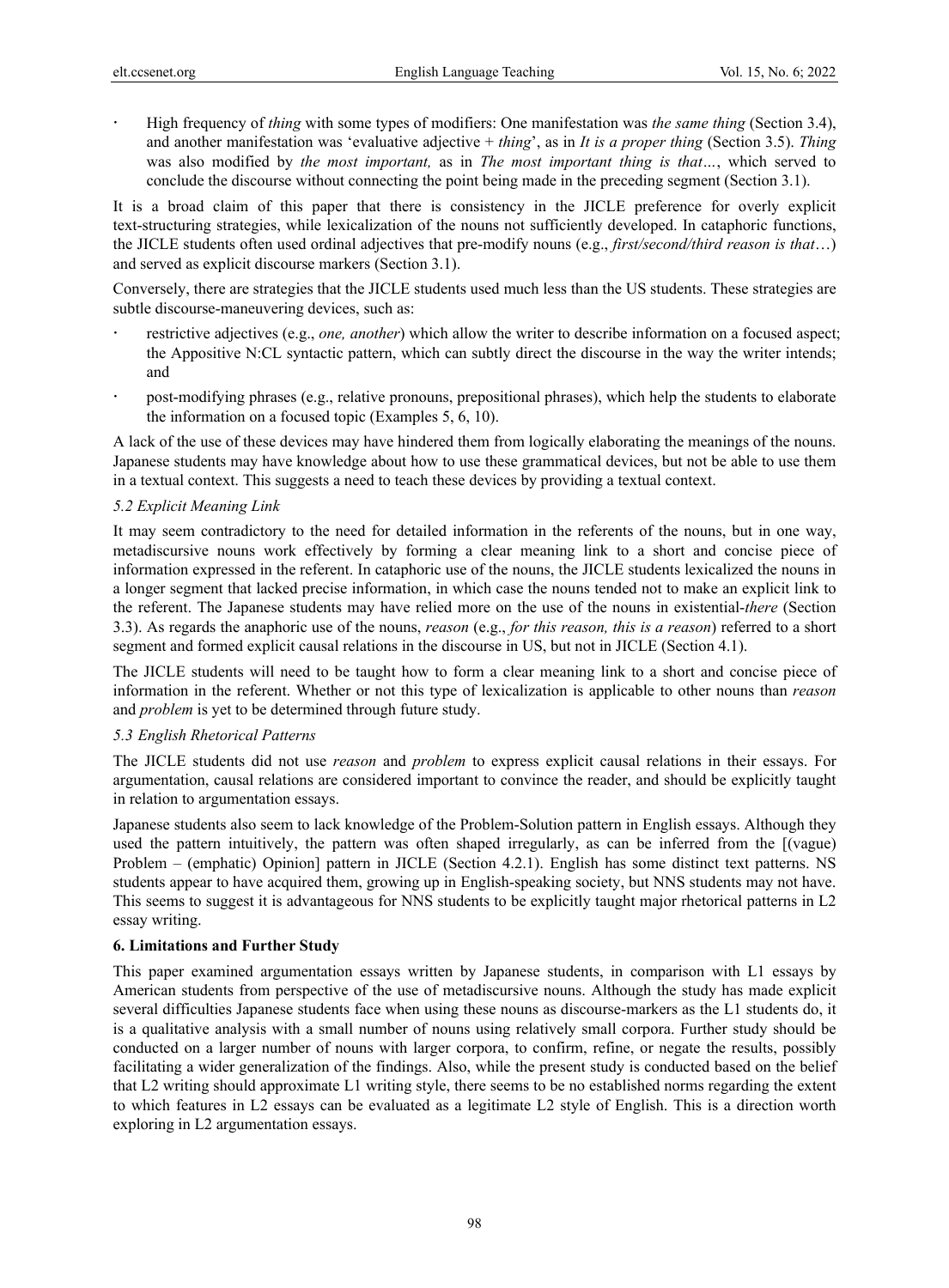# **7. Conclusion**

This paper has provided evidence of the difficulties L2 students can encounter in their attempts to use metadiscursive nouns in argumentation essays. Use of these nouns to their full potential would help the students to carry forward their argument, write succinct texts providing justification of arguments, and use English rhetorical patterns more effectively. Although this class of nouns is an important resource for writers, the data in this study would suggest that greater attention needs to be paid to teaching students how to use them in argumentation essays. Not only is further research on the behaviour of this class of nouns required, but modifications, which reflect the findings, should be made to classroom pedagogy. This research and its application has the potential to help L2 writers, advanced-level ones in particular, develop skills enabling them to write English argumentation that is internationally acceptable in quality.

# **Acknowledgement**

This work was supported by JSPS KAKENHI Grant Number 21K13001.

# **References**

- Aktas, R. N., & Cortes, V. (2008). Shell nouns as cohesive devices in published and ESL student writing. *Journal of English for Academic Purposes, 7*(1), 3-14. https://doi.org/10.1016/j.jeap.2008.02.002
- Benitez-Castro, M. A., & Thompson, P. (2015). Shell-nounhood in academic discourse: A critical state-of-the-art review. *International Journal of Corpus Linguistics, 20*(3), 378-404. https://doi.org/10.1075/ijcl.20.3.05ben
- Benitez-Castro, M. A. (2021). Shell-noun use in disciplinary student writing: A multifaceted analysis of problem and way in third-year undergraduate writing across three disciplines. *English for Specific Purposes, 61*, 132-149. https://doi.org/10.1016/j.esp.2020.10.004
- Caldwell, C. (2009). *Lexical Vagueness in Student Writing: Are Shell Nouns the Problem?* VDM Verlag Dr. Muller.
- Charles, M. (2007). Argument of evidence? Disciplinary variation in the use of the noun that pattern in stance construction. *English for Specific Purposes, 26*(2), 203-218. https://doi.org/10.1016/j.esp.2006.08.004
- Cortes, V. (2013). The purpose of this study is to: Connecting lexical bundles and moves in research article introductions. *Journal of English for Academic Purposes, 12*(1), 33-43. https://doi.org/10.1016/j.jeap.2012.11.002
- Coulthard, M., Moon, R., Johnson, A., Caldas-Coulthard, C., & Holland, B. (2000). *Written Discours*e. Department of English Centre for English Language Studies, University of Birmingham.
- Flowerdew, J., & Forest, R. W. (2015). *Signalling Nouns in English: A Corpus-based Discourse Approach*. Cambridge, UK: Cambridge University Press. https://doi.org/10.1017/CBO9781139135405
- Flowerdew, J. (2006). Use of signalling nouns in a learner corpus. *International Journal of Corpus Linguistics, 11*(3), 345-362. https://doi.org/10.1075/ijcl.11.3.07flo
- Flowerdew, J. (2010). Use of signalling nouns across L1 and L2 writer corpora. *International Journal of Corpus Linguistics, 15*(1), 36-55. https://doi.org/10.1075/ijcl.15.1.02flo
- Flowerdew, L. (2003). A combined corpus and systemic-functional analysis of the problem-solution pattern in a student and professional corpus of technical writing. *TESOL Quarterly, 37*(3), 489-511. https://doi.org/10.2307/3588401
- Francis, G. (1986). *Anaphoric Nouns: Discourse Analysis Monographs, 11*. Birmingham: English Language Research, University of Birmingham.
- Gilquin, G., Granger, S., & Paquot, M. (2007). Learner corpora: The link in EAP pedagogy. *Journal of English for Academic Purposes, 6*(4), 319-335. https://doi.org/10.1016/j.jeap.2007.09.007
- Granger, S., Dagneaux, E., Meunier, F., & Paquot, M. (2009). *International Corpus of Learner English* (Version 2). Louvain-la-Neuve: Presses Universitaires de Louvain.
- Gray, B., & Cortes, V. (2011). Perception vs. evidence: An analysis of this and these in academic prose. *English for Specific Purposes, 31*(1), 31-43. https://doi.org/10.1016/j.esp.2010.06.004
- Hall, E. (1976). *Beyond Culture*. New York: Anchor Press.
- Halliday, M. A. K., & Hasan, R. (1976). *Cohesion in English*. Harlow, Essex: Longman.
- Hinkel, E. (2001). Matters of cohesion in L2 academic texts. *Applied Language Learning, 12*(2), 111-132.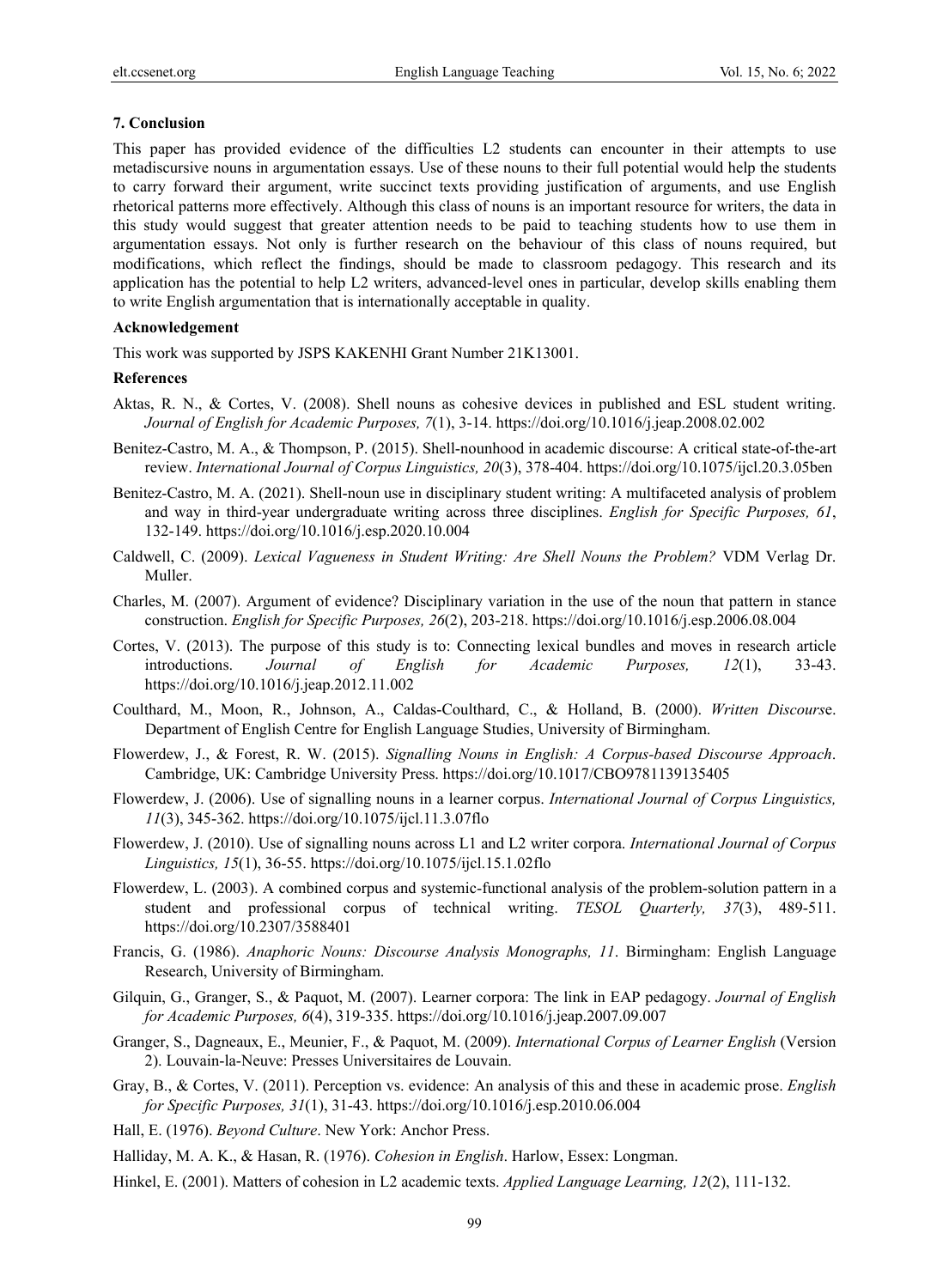- Hinkel, E. (2003). Simplicity without elegance: Features of sentences in L1 and L2 academic texts. *TESOL Quarterly, 37*(2), 275-301. https://doi.org/10.2307/3588505
- Hoey, M. (1994). Signalling in discourse: A functional analysis of common discourse pattern in written and spoken English. In M. Coulthard (Ed.), *Advances in Written Text Analysis* (pp. 26-45). London: Routledge.
- Huckin, T. N., & Pesante, L. H. (1988). Existential there. *Written Communication, 5*(3), 368-391. https://doi.org/10.1177/0741088388005003006
- Ivanič, R. (1991). Nouns in search of a context: A study of nouns with both open- and closed-system characteristics. *International Review of Applied Linguistics in Language Teaching, 29*(2), 93-114. https://doi.org/10.1515/iral.1991.29.2.93
- Jiang, F., & Hyland, K. (2017). Metadiscursive nouns: Interaction and cohesion in abstract moves. *English for Specific Purposes, 46*, 1-14. https://doi.org/10.1016/j.esp.2016.11.001
- Jiang, F., & Hyland, K. (2018). Nouns and academic interactions: A neglected feature of metadiscourse. *Applied Linguistics, 39*(4), 508-531. https://doi.org/10.1093/applin/amw023
- Jiang, F., & Hyland, K. (2020). "There are significant differences…": The secret life of existential there in academic writing. *Lingua, 233*, 1-17. https://doi.org/10.1016/j.lingua.2019.102758
- Kimura, K., & Kondo, M. (2004). Effective writing instruction: From Japanese danraku to English paragraphs. *Proceedings of the 3rd Annual JALT Pan-SIG Conference*, 8-13. May 22-23, 2004. Tokyo, Japan: Tokyo Keizai University.
- Laurence, A. (2012). *AntConc, version 3.2.4w.* [Computer Software]. Tokyo, Japan: Waseda University. Retrieved from https://www.laurenceanthony.net/software
- McCarthy, M. (1991). *Discourse Analysis for Language Teachers*. Cambridge: Cambridge University Press.
- Moreno, A. I. (2004). Retrospective labelling in premise-conclusion metatext: An English Spanish contrastive study of research articles on business and economics. *Journal of English for Academic Purposes, 3*(4), 321-339. https://doi.org/10.1016/j.jeap.2004.07.005
- Nesi, H., & Moreton, E. (2012). EFL/ESL writers and the use of shell nouns. In Tang, R. (Ed.), *Academic Writing in a Second or Foreign Language: Issues and Challenges facing ESL/EFL Academic Writers in Higher Education Context* (pp. 126-145). London: Continum.
- Patch-Tyson, S. (2000). Demonstrative expressions in argumentative discourse: A computer corpus-based comparison of non-native and native English. In S. Botley & T. McEnery (Eds.), *Corpus-based and computational Approaches to Discourse Anaphora* (pp. 43-64). Amsterdam, Netherlands: John Benjamins. https://doi.org/10.1075/scl.3.02pet
- Schanding, B., & Pae, H. K. (2018). Shell noun use in English argumentative essays by native speakers of Japanese, Turkish, and English – Frequency and rate of noun-pattern attraction. *International Journal of Learner Corpus Research, 4*(1), 54-81. https://doi.org/10.1075/ijlcr.16014.sch
- Schmid, H. (2000). *English Abstract Nouns as Conceptual Shells: From Corpus to Cognition*. Berlin: Mouton de Gruyter. https://doi.org/10.1515/9783110808704
- Shinmura, I. (Ed.). (1998). *Koojien* (5th ed.). Tokyo: Iwanami Shoten.
- Tadros, A. (1994). Predictive categories in expository text. In M. Coulthard (Ed.), *Advances in Written Text Analysis* (pp. 66-82). London: Routledge.
- Tahara, N. (2017). *The Use of Nouns in Japanese and American Student Writing*. Retrieved from https://etheses.bham.ac.uk/7201
- Ushie, Y., Nagatomo, D. H., Schaefer, E., & Nishio, M. (1997). The usage of generalization in EFL writing of Japanese university students. *Ochanomizu University Studies in Arts and Culture, 50*, 139-153.
- Winter, E. (1977). A clause-relational approach to English texts: A study of some predictive lexical items in written discourse. *Instructional Science, 6*(1), 1-92. https://doi.org/10.1007/BF00125597
- Xuelan, F., & Kennedy, G. (1992). Expressing causation in written English. *RELC Journal, 23*(1), 62-80. https://doi.org/10.1177/003368829202300105